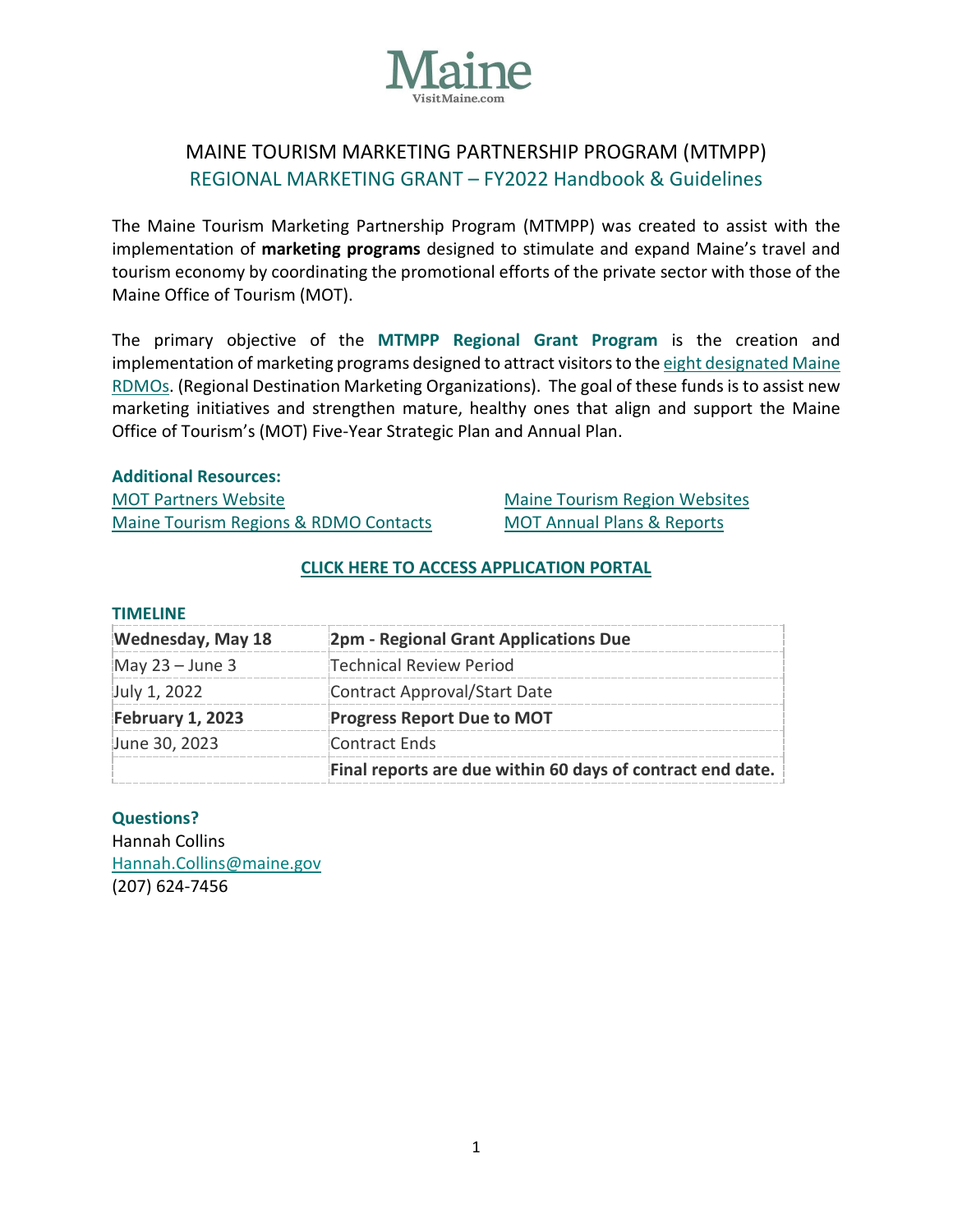## **Definitions**

- **Tourism Regions** are defined by the communities serving the tourism industry within a defined area. [Maine Tourism Region Map](https://motpartners.com/wp-content/uploads/2021/03/Maine_Regions.pdf)
- **Regional Destination Marketing Organization (RDMO)** is an organization broadly representing the tourism regions defined above and best suited to execute a marketing plan to attract visitors to a designated region.
- **Staffing Capacity** is defined as the ability to fulfill the roles and responsibilities for the execution of the MTMPP Regional Grant application. The organization must maintain an arrangement for a staffed office with regular office hours on a year-round basis and have systems in place to ensure timely and successful completion of projects outlined in the grant.
- **Cash Match:** Cash collected and expended by the region in the process of completing the approved grant projects. Expenditures must be for project related costs and must be tied directly to the projects as outlined in the scope of work.

# Examples of Cash Match

- $\triangleright$  Grantee organization's own funds
- $\triangleright$  Sponsorships/corporate contributions
- $\triangleright$  Grant funding from another source
- $\triangleright$  Cash donations
- **In-kind Match:** In-kind match represents the value of non-cash contributions (donated product and/or service) provided by the region, private organizations, institutions, public agencies, private individuals, etc. The non-cash contributions must be for project related costs and must be tied directly to the projects as outlined in the scope of work.

# Examples of In-kind Match

- $\triangleright$  Donated goods or services
- $\triangleright$  Administration time of organization's staff must support the project within the application, above and beyond normal staff responsibilities
- $\triangleright$  Volunteer services services and activities that support the project within the application

#### **MATCHING FUNDS**

**For fiscal year 2023 (FY23), a minimum cash match of \$10,000 is required. All matching funds, cash and in-kind, must be clearly outlined in both the scope of work and the budget.**

- Financial reporting costs are exempt from match requirements.
- If the region utilizes the services of a small business economic development center/corporation, only project related expenses will be allowed as in-kind match.
- Expenditures claimed for projects funded previously will not be allowed as match.
- MOT approved multi-regional marketing partnerships are exempt from cash match.

| <b>Regional Grant FY23 Program</b>          |           |
|---------------------------------------------|-----------|
| MTMPP <b>Estimated</b> Total Allotment FY23 | \$200,000 |
| Administrative Allocation (20% of total)    |           |
| <b>MTMPP Total Marketing Funds</b>          | \$160,000 |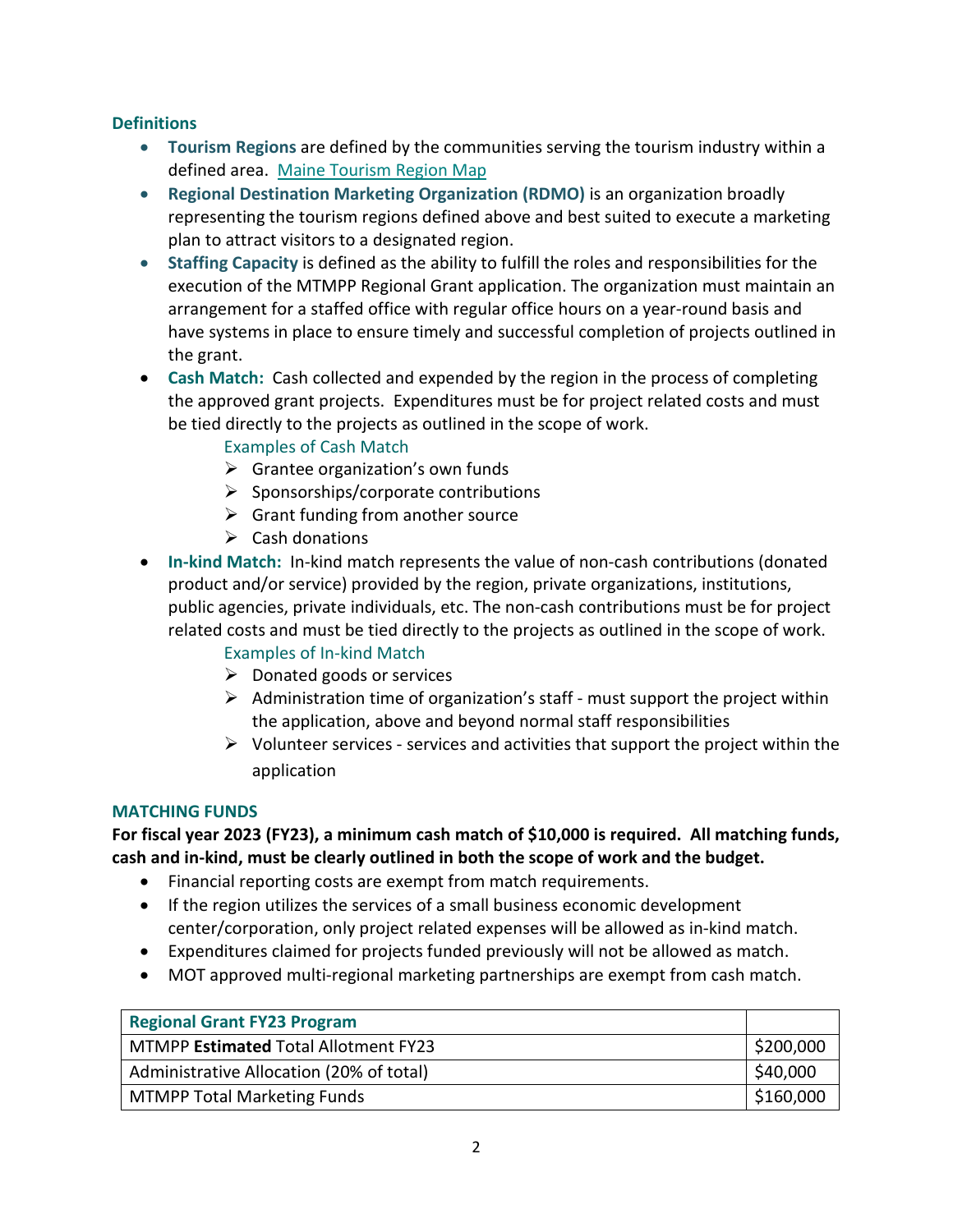| \$10,000<br><b>MINIMUM REQUIRED CASH MATCH</b>                              |        |
|-----------------------------------------------------------------------------|--------|
| Professional Development – maximum amount allowed (must be approved by MOT) |        |
| Community Outreach - maximum amount (must be coordinated with MOT)          | \$3000 |

## **APPLICATION CHECKLIST**

Applicants must provide the following:

- $\Box$  Spreadsheet of grant match contributions (see definition of cash and in-kind match contributions above).
	- o **Cash**-project, donation amount and contributor must be identified
	- o **In-kind**-project, donation amount and contributor must be identified
- □ Organization's Annual Budget & P&L Statement from the previous year
- $\Box$  Organization's Annual Marketing Plan with timeline
- $\Box$  List of Board of Directors with contact information, tenure, and term limits
- $\Box$  Copy of the organization's by-laws and mission statement
- $\Box$  4 letters of support from businesses and/or organizations that support a collaborative partnership in stimulating the tourism economy. This could include local businesses, chambers of commerce, main street, arts, downtown, economic development organizations, etc.) **Letters of support cannot be from Board Members.**
- $\Box$  Brief letter to MOT, signed by an Agency officer stating your organization is prepared to accept the incorporation of "Rider B" in the final contract [Rider B](https://motpartners.com/wp-content/uploads/2021/02/RiderB-Contract-FY22-1.pdf)

# **REGIONAL GRANT ELIGIBILITY**

Regional Destination Marketing Organizations (RDMOs) whose primary purpose is to attract visitors to each of the eight (8) designated regions are eligible to apply.

- The RDMO must be a Maine-based 501C3 or C6 and must have been in existence for a minimum of three years.
- The RDMO must have a focus on travel, tourism and destination promotion.
- The RDMO's Board must be broadly representative of the designated region and should include individuals representing the tourism interests within the defined region.
- The RDMO must have dedicated staff/grant manager and demonstrate staffing capacity to execute the proposed marketing plan including but not limited to fulfillment, communications, reporting, invoicing and record keeping.
- The RDMO shall produce and execute an annual marketing plan consistent with the goals and objectives of the Maine Office of Tourism's Five-Year Plan
- **The RDMO must provide updates to its constituency about the progress of the MTMPP grant at the least on a quarterly basis, for the purpose of providing updates and gathering feedback and support of MTMPP grant projects. Community outreach funds may be used to support these efforts.**
- A previous unsatisfactory grant history, for any reason, could immediately disqualify a new MTMPP application.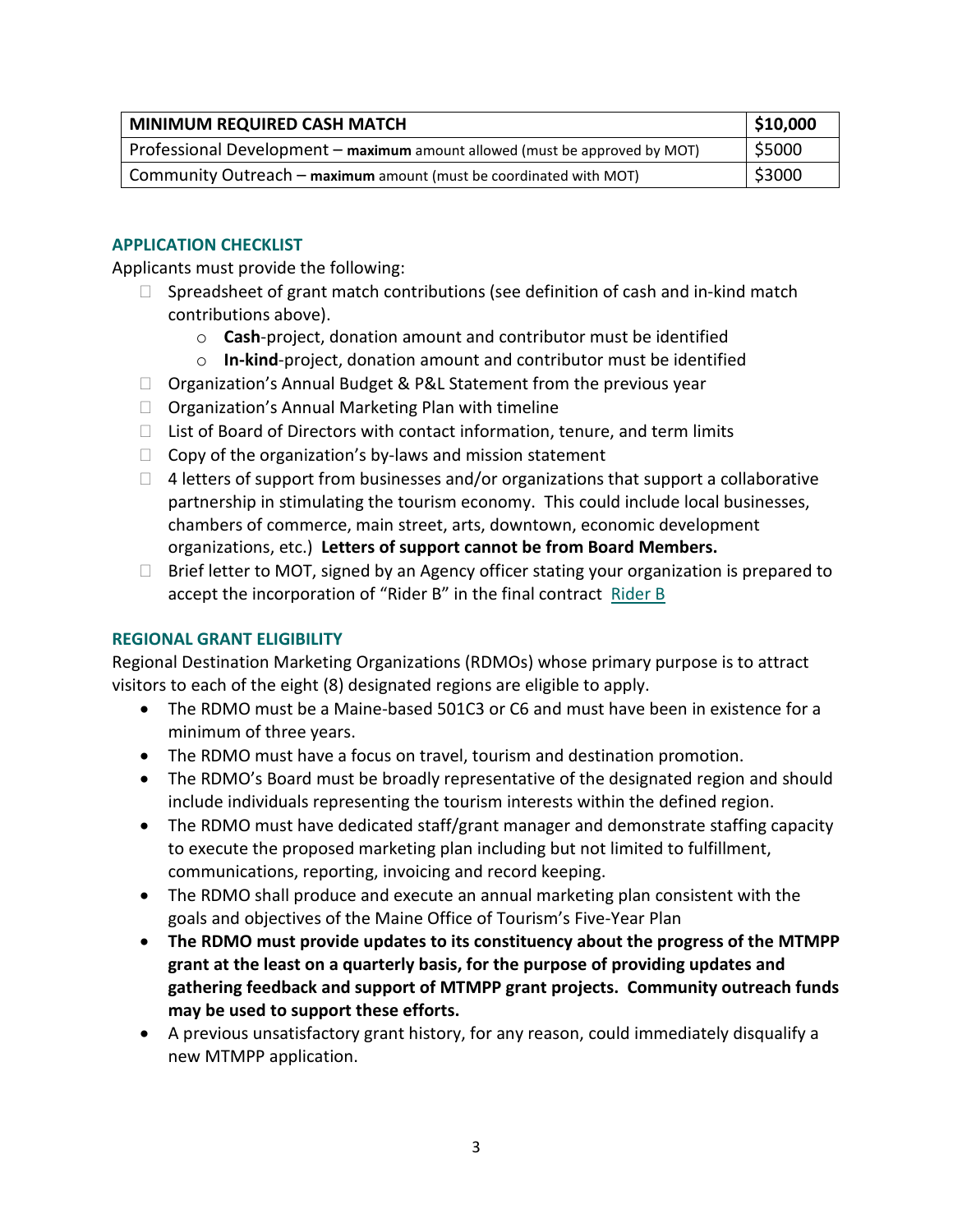#### **CREATIVE REQUIREMENTS**

- **a. Maine Brand** The word *Maine* shall be prominent in all grant funded media, in accordance with the design guidelines of the MOT. The proper usage in other venues will be negotiated and pre-approved with the MOT.
- **b. Maine Logo** Printed materials, audio visual presentations, films/videos, television commercials, broadcast programs, websites and trade show materials must include the approved MOT logo in accordance with the design guidelines of the MOT. Logo files can be downloaded from the MOT Tourism Partners website here:
- <https://motpartners.com/additional-resources/logos-and-graphics/>
- **c. MOT Website** – [www.visitmaine.com](http://www.visitmaine.com/)
	- A link to the state's tourism website will be prominently displayed.
		- o *For example: Visit [visitmaine.com](https://visitmaine.com/) for additional statewide information*
	- Events should be posted on [visitmaine.com](https://visitmaine.com/) website at least 3 months in advance

### **MEDIA REQUIREMENTS**

Forward any press releases, highlights, and other success stories related to your grant project to:

- Charlene Williams, Marshall Communications [cwilliams@marshallpr.com](mailto:cwilliams@marshallpr.com)
- Jennifer Geiger, Maine Office of Tourism Jennifer. Geiger@maine.gov
- Hannah Collins, Maine Office of Tourism [Hannah.Collins@maine.gov](mailto:Hannah.Collins@maine.gov)

# **ELIGIBLE PROJECTS**

The applicant must concentrate media weight and audience coverage in markets of opportunity to maintain repeat visitation and drive first-time visitation. Projects must drive inquiry and engagement with key vacation planning tools.

- Paid Advertising
- Public & Media Relations
- Website Development
- Photography & Video Asset Development
- Fulfillment
	- **i.** *Regional guidebook distribution at ALL state operated Visitor Information Centers AND MOT attended consumer travel shows is required.*
- Domestic & Canadian Leisure Travel & Trade Shows
- Multi-regional Partnerships
- Professional Development *(pre-approval by MOT required)*
- Community Outreach *(must be coordinated with MOT)*
- Administrative Expenses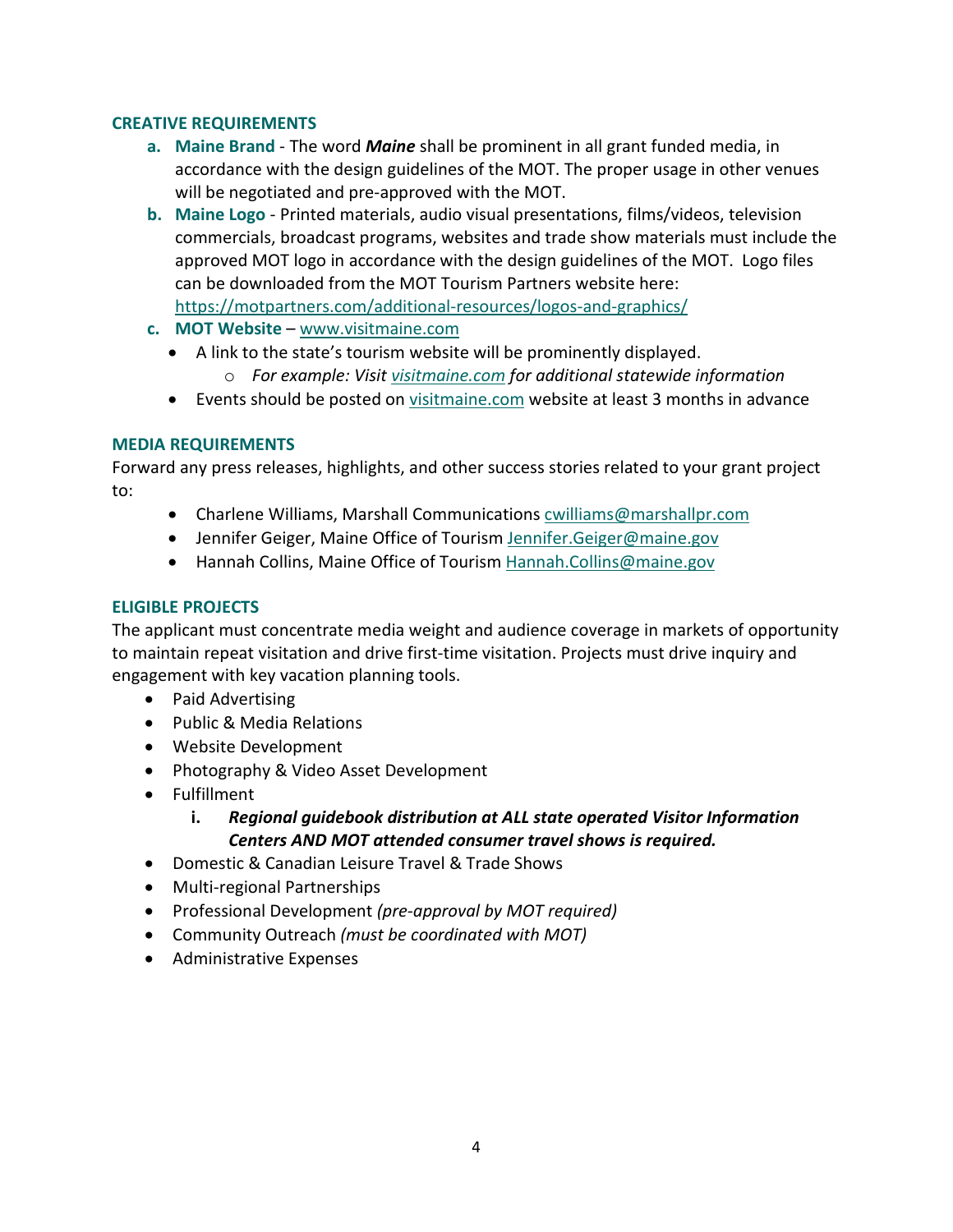### **Eligible Project Definitions**

### Community Outreach

Community outreach refers to efforts that connect an organization's mission, goals and practices to the public. Unlike marketing, which is focused on products or strategies that increase market share, outreach takes on an educational component that engages the community, builds trust and establishes relationships in support of the DMO's projects and goals. Community Outreach projects must be planned and coordinated with the MOT.

### Paid Advertising

Paid advertising refers to any purchased space or placement with the purpose of driving both awareness and lead generation/inquiry among target segments. Paid advertising projects include:

- Print
- Broadcast Radio, Television
- Digital- Banner Ads, E-marketing, Native Content, Paid Search, Lead Generation, Digital Video/Radio/TV, Paid Social Media
- Outdoors/Out of Home billboards, taxi, transit, etc.

*Measurements***:** Impressions, reach, open/click-through rates, cost/impression, cost/click, website analytics, etc.

# Public & Media Relations

Media/influencer outreach garnering print, broadcast and online editorial coverage. This can include writing press releases, press kits, online press rooms, distribution services/media database, proactive pitching and familiarization tours.

- Familiarization Tours for Tour Operators/Journalists/Influencers Hosting an individual or group of travel media or travel trade in your region to familiarize influencers, media and trade with the region. Typically, this involves reduced rate and/or complimentary lodging, meals and access to attractions, along with a complete itinerary planning. Travel expenses are often requested to be paid by the destination/region.
- Media Events Participation in events that allow for contact and interaction with travel/food & wine/lifestyle media/influencers. (i.e. NYC Media Marketplace). Can also be a media event (press conference) you plan to announce a new program, attraction, etc.
- Online Press Room

A section of a website for the purpose of providing the media with easy access to information about your region. It should include contact information, photo library with captions, video library, fact sheet and press releases.

• Distribution service/media database A paid service that provides media lists, list building options for targeting and distribution services.

*Measurements:* An accounting of editorial coverage including, but not limited to the number of articles, online impressions, circulation, reach, website visits.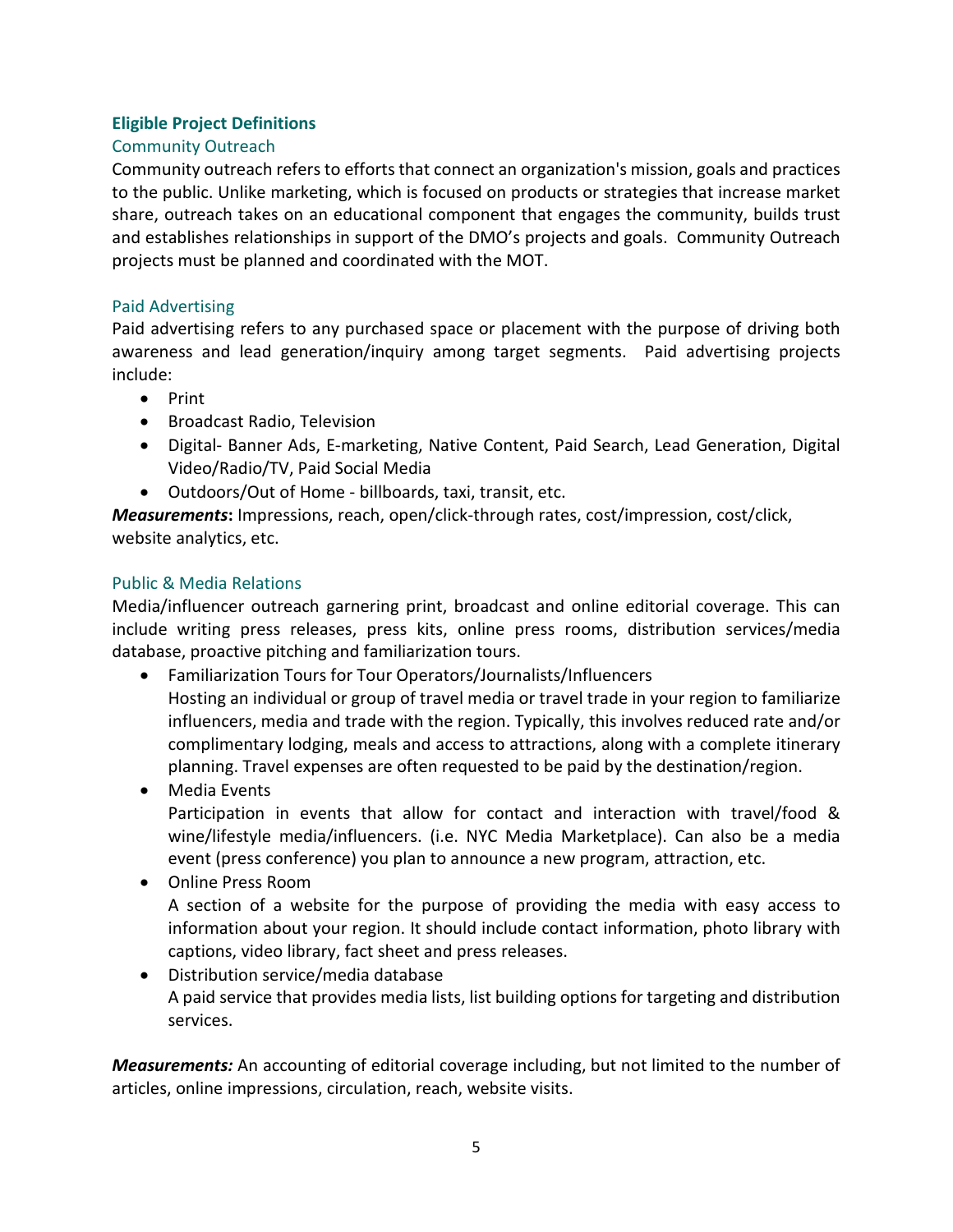# Website Development

Projects involving website architecture, design and maintenance necessary for a consumerfocused web presence.

- Website upgrades including, but not limited to responsive and/or mobile compatibility, landing pages and/or micro-sites specific to the project that will be part of a larger organization's existing website.
- Content development
- Search Engine Optimization

*Measurements:* Google Analytics

# Photo & Video Asset Development

**Includes** professional photography and videography through the process of photo/video shoots or purchasing stock photos and/or video. **All photography must include full, non-exclusive rights for print and online and editorial content.**

- Professional Photography
- Professional Video

# Fulfillment

The production and distribution of marketing materials such as the Visitors Guide, or brochures and digital newsletters. *Note: Printed materials must have a sound distribution plan*

- Printed and digital lead response materials brochures, maps, guides, rack cards, etc.
- Distribution including, but not limited to direct mail, travel show distribution, digital fulfillment.

*Measurements: Distribution through mailings and digital newsletter followers, Visitor Information Centers, travel/trade shows, increase in social media followers*

# Domestic & Canadian Leisure Travel & Trade Shows

Shows intended to attract visitation and gather leads through personal contact and the distribution of regional tourism information.

- Exhibit design / upgrade
- Registration
- Meals and incidental (M&IE) expenses **must** adhere to the GSA guidelines according to location. <https://www.gsa.gov/travel/plan-book/per-diem-rates/mie-breakdown>
- Mileage is reimbursed at the State of Maine rate of .45 cents/mile.

*Measurements: Show attendance, leads collected, quantity of materials distributed, quantity of materials left over.* 

# Professional Development

Education and training programs, in-person and virtual, designed to improve and increase the capabilities and tourism industry knowledge of the grant manager. Funds may be used for registration, travel and other costs related to attendance.

**A professional development plan must be submitted at least 30 days prior with the following elements:**